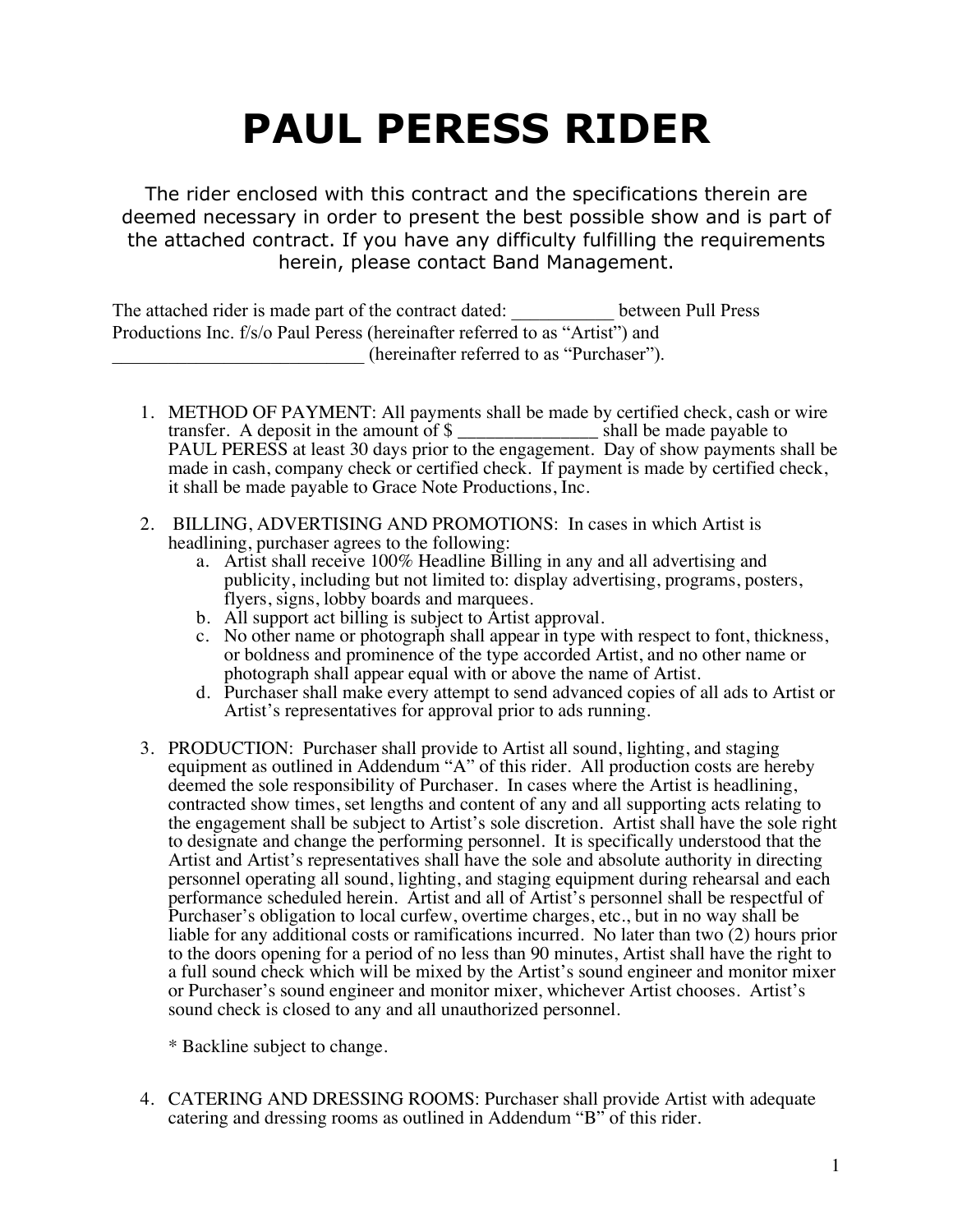- 5. TRAVEL AND ACCOMMODATIONS When Purchaser is providing and paying for Artist's travel and/or hotel accommodations, Purchaser shall meet the following Artist requirements:
	- a. First class or business class flight for Artist
	- b. One (1) hotel suite for Artist
	- c. One (1) small refrigerator in Artist's hotel suite
	- d. Economy class flights for each individual member of Artist's band and crew
	- e. Standard hotel rooms for each individual member of Artist's band and crew
- 6. ADVANCE OF PERFORMANCE: Purchaser shall contact and assist Artist's tour manager or representative to finalize all production details concerning the engagement and to assist in making arrangements for hotel accommodations, transportation, etc. Purchaser shall provide contact information for each of Purchaser's key personnel.
- 7. APPROVAL OF OTHER PERFORMERS: In cases where Artist is headlining, Purchaser agrees that the appearance of any other acts on the same bill will be subject to Artist's approval. Purchaser agrees there will be no Master of Ceremonies, no welcoming speeches, no introductions, and no ceremonies except as directed by Artist. Further, any expenses that Purchaser may incur as a result of support acts, other than agreed upon performance fees, may not be charged against Purchaser's expenses used to calculate Artist's percentage fee, unless Purchaser is directly authorized in writing by Artist's personal manager or tour manager to do so.
- 8. REPRODUCTION OF PERFORMANCE: Purchaser will not permit the recording or broadcast—audio and/or visual—of Artist's performance without the express written consent of Artist. Purchaser will deny entrance to venue to any persons with audio or video recording devices. In the event that the Purchaser, his agents, employees, contractors, etc. reproduce or cause to be reproduced Artist's performance in the form of film, tapes, or any other means of audio or video reproduction, Purchaser shall deliver upon demand by Artist all of the same (together with any and all masters, negatives and other means of reproduction thereof) to Artist or Artist's representatives at Purchaser's sole cost and expense.
- 9. SPONSORSHIP: Artist must authorize all forms of sponsorship--whether part of an ongoing series or specifically for Artist's show.
- 10. PURCHASER EXPENSES: In cases in which Artist is being paid on a percentage basis, Purchaser agrees to provide Artist or Artist's representative on the day of the engagement (no later than one hour after the first performance begins) with a complete, detailed expense report and accompanying back-up information, including but limited to: invoices, contracts, tear sheets, affidavits, etc. to be examined and verified by Artist's representative. If Purchaser does not provide this information, all expenses will be disallowed, and Purchaser will not be allowed to charge said expenses against the settlement of the engagement used to calculate Artist's percentage fee.
- 11. COMPLIMENTARY TICKETS: Purchaser shall provide no less than 10 complimentary tickets for Artist's use at each and every performance at no cost to Artist.
- 12. TAXES: Purchaser shall pay and hold Artist harmless of and from any and all taxes, fees, dues, etc. relating to the engagement hereunder, and the sums payable to Artist shall be free of such taxes, fees, dues, etc.
- 13. INTERNATIONAL TRAVEL: In the event the venue of performance is outside the United States, Purchaser agrees to procure, at his sole expense, for Artist and traveling party, the necessary visas, work permits, and other documents of any nature whatsoever necessary or usually obtained to enable Artist to render her services hereunder. Also, Purchaser shall be responsible for, and indemnify and hold Artist harmless from and against all local, municipal, country or government taxes, fees or levies on all income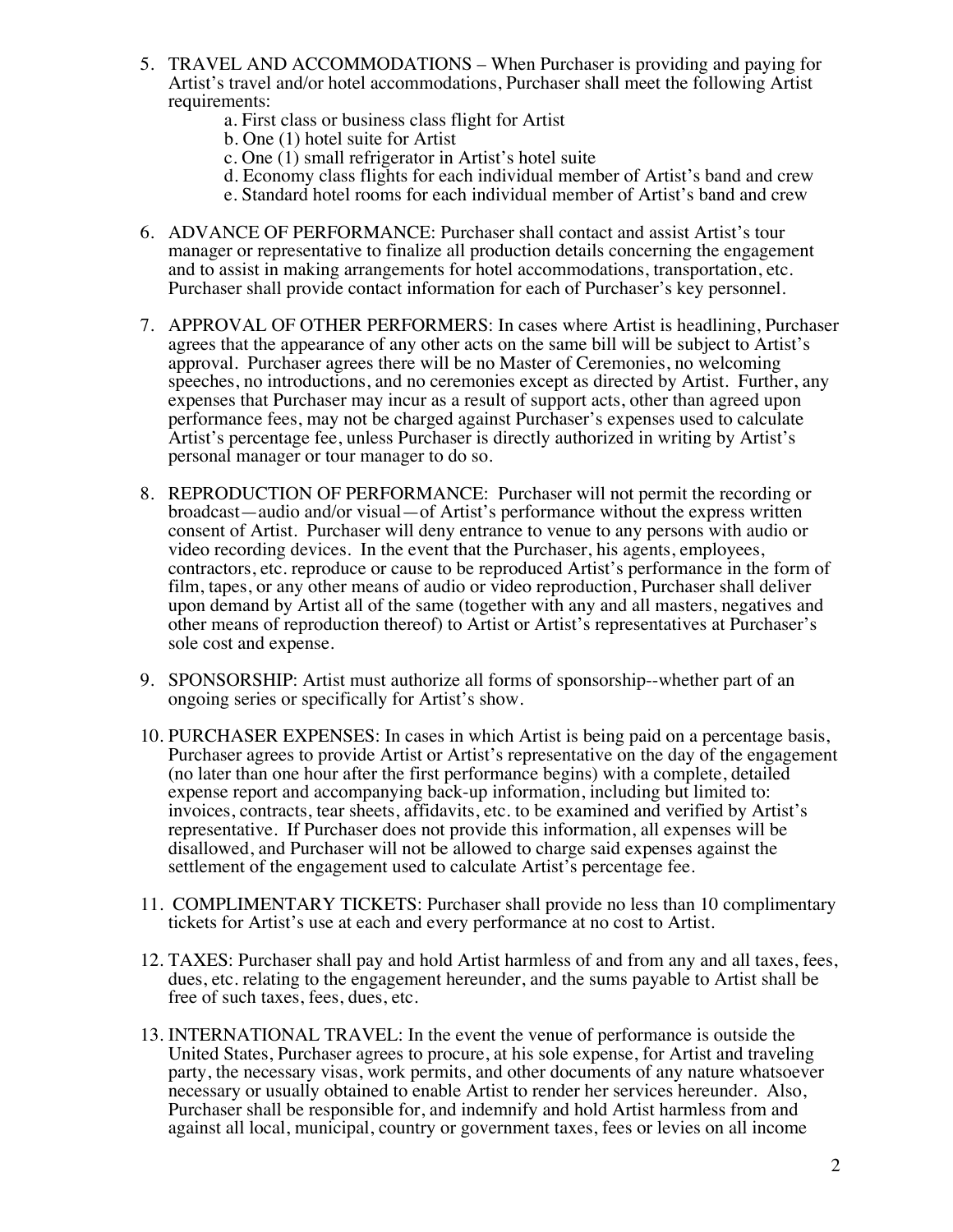earned by Artist or Artist's employees while in the country or countries covered by this contract.

- 14. MERCHANDISING: Artist reserves the right to sell merchandise at the show and retain all proceeds. Purchaser shall provide proper concession stands and concession locations throughout the venue that are visible and easily accessible to patrons. Purchaser, at the request of Artist, shall provide concessionaires to sell Artist's merchandise. Purchaser shall further, upon request of Artist, provide a suitable, lockable room for storing and distributing merchandise to concession stand sellers.
- 15. SECURITY: Purchaser agrees to supply sufficient security and safety in and around the venue for Artist, Artist's personnel and patrons attending the performance. Special security considerations will be made by Purchaser for the dressing room, backstage, equipment area, production office, front of stage, sound console, monitor console, lighting console, bus and truck parking, merchandising and concession area of the venue in order to adequately protect these areas from unauthorized personnel, theft, damage, fire, etc. Only Artist-produced or Purchaser approved credentials for admittance to restricted areas shall be honored by Purchaser's security personnel. An Artist representative will advise Purchaser of the credential system that will be used prior, during, and after the performance.
- 16. INTERVIEWS: Artist or Artist's representative will approve any and all radio, television, newspaper and/or magazine interviews requested in conjunction with this performance requiring participation of Artist or Artist's personnel.

Any pre show interviews, meet and greet, or CDs signings shall be pre approved by management.

- 17. INSURANCE: Purchaser agrees to provide comprehensive general liability insurance (including without limitation, coverage to protect against any and all injury to persons or property as a consequence of the installation and/or operation of the equipment and instruments provided by Artist and/or her employees, contractors and agents). Such liability insurance shall be in the amount required by the venue, but in no event shall it be less than One Million Dollars (\$1,000,000 US) with a combined single limit for bodily injury and property damage. Such insurance shall be in force and effect at all times while Artist or any of Artist's agents or independent contractors are in the place of performance. Artist shall be named additionally insured under such insurance and this shall be indicated on the pertinent certificate of insurance. Purchaser also agrees to provide a policy of Workman's Compensation covering all of Purchaser's employees or third-party contractors. Purchaser further agrees to provide full all-risk insurance coverage for all equipment and instruments provided by Artist and/or her employees, contractors, and agents that will protect against fire, vandalism, theft, riot, or any other type of act or event causing harm or damage to or loss of instruments so provided. Purchaser shall furnish certificates of insurance relating to the coverage listed above to Artist at least 14 days prior to the engagement. Artist's failure to request or review such insurance certificates shall not affect Artist's rights or Purchaser's obligations hereunder. The Purchaser warrants that he has complete and adequate public liability insurance. This certificate must be produced to Artist upon request.
- 18. CANCELLATION: Artist reserves the right to cancel and terminate this contract and the services to be rendered hereunder, without liability, on 30 days prior written notice to Purchaser.
- 19. FAILURE TO FULFILL OBLIGATIONS: Each one of the terms and conditions of this contract is of the essence of this agreement and necessary for Artist's full performance hereunder. In the event Purchaser refuses or neglects to provide any of the items herein stated and/or fails to make any of the payments as provided herein, Artist shall have the right to refuse to perform this contract, shall retain any amounts theretofore paid to Artist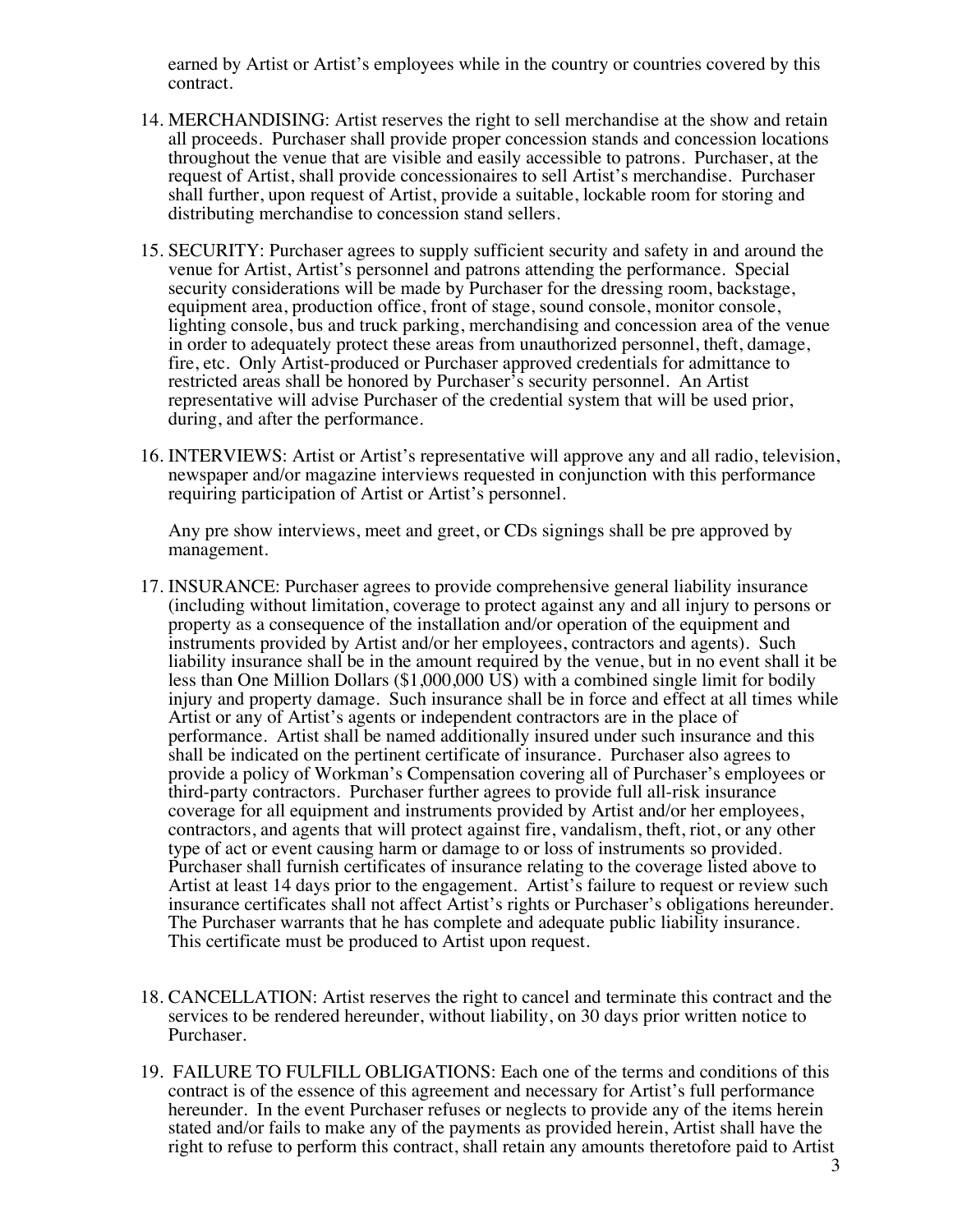by Purchaser, and Purchaser shall remain liable to Artist for the agreed price herein set forth. In addition, if, on or before the date of any scheduled performance, Purchaser has failed, neglected, or refused to perform any contract with any other performer for any earlier engagement, Artist shall have the right to demand the payment of the guaranteed compensation forthwith, and Artist shall have the right to cancel this engagement by notice to Purchaser to that effect; and in such event, Artist shall retain amount theretofore paid to Artist by Purchaser.

- 20. MODIFICATION OF CONTRACT: It is understood and agreed that the contract may not be changed, modified, or altered, except by an instrument in writing, signed in accordance with the law of the state of California. This contract may not be assigned, changed, or altered except by an instrument in writing signed by the parties involved. Nothing in this agreement shall require the performance of any act contrary to the law or to the rules or regulations of any union, guild, or similar body having jurisdiction over services of Artist or over the performances hereunder. Whenever there is a conflict between any provisions of this contract and any law, or rule or regulation of any union, guild, or similar body, such law, rule or regulation shall prevail, and this contract shall be modified to the extent necessary to eliminate such conflict. This is the sole and complete agreement between the parties with respect to the engagement. Nothing in this contract shall be construed to constitute the parties as a partnership or joint venture, and Artist shall not be liable in whole or in part for any obligation that may be incurred by Purchaser in carrying out any of the provisions hereof or otherwise.
- 21. PURCHASER ASSUMES LIABILITY: Purchaser hereby assumes full liability and responsibility for the payment of any and all costs, expenses, charges, claims, losses, liabilities, and damages related to or based upon the presentation or production of the show in which Artist is to appear hereunder unless provided otherwise.
- 22. FORCE MAJEURE: Artist's obligation to furnish the entertainment unit referred to herein is subject to detention or prevention by sickness, inability to perform, accident, means of transportation, act of God, riots, strikes, labor difficulties, epidemics, and any act or order of any public authority or any cause beyond Artist's control. Provided Artist is ready, willing and able to perform, Purchaser agrees to compensate Artist in accordance with the terms hereof regardless of any of the occurrences described above in this paragraph that would preclude Artist from performing this engagement.
- 23. INDEMNIFICATION: Purchaser agrees to indemnify and hold harmless Artist and employees, contractors and/or agents from and against any claims, costs (including attorney fees and court costs), expenses, damages, liabilities, losses or judgments arising out of or in connection with any claim, demand or action made by any third party, if such are sustained as a direct or indirect consequence of the engagement. Purchaser shall also indemnify and hold harmless Artist and her employees, contractors, and/or agents from and against any and all loss, damage, and/or destruction occurring to Purchaser's employees', contractors' or agents' instruments and equipment at the place of engagement, including, but not limited to, damage, loss or destruction caused by Act of God.
- 24. CHOICE OF LAW/FORUM: This agreement shall be deemed made and entered into in the State of California and shall be governed by all of the laws applicable to agreements wholly to be performed therein.
- 25. ANTICIPATORY BREACH: If on or before the date of any scheduled performance hereunder, the financial standing or credit of Purchaser has been impaired or is unsatisfactory, Artist shall have the right to demand payment forthwith of the guaranteed compensation specified in the contract; and if Purchaser fails or refuses to make such payment forthwith, Artist shall then have the right to cancel this agreement. In the event of such cancellation, Artist shall have no further obligation to Purchaser hereunder, and shall retain any monies theretofore paid to Artist by Purchaser.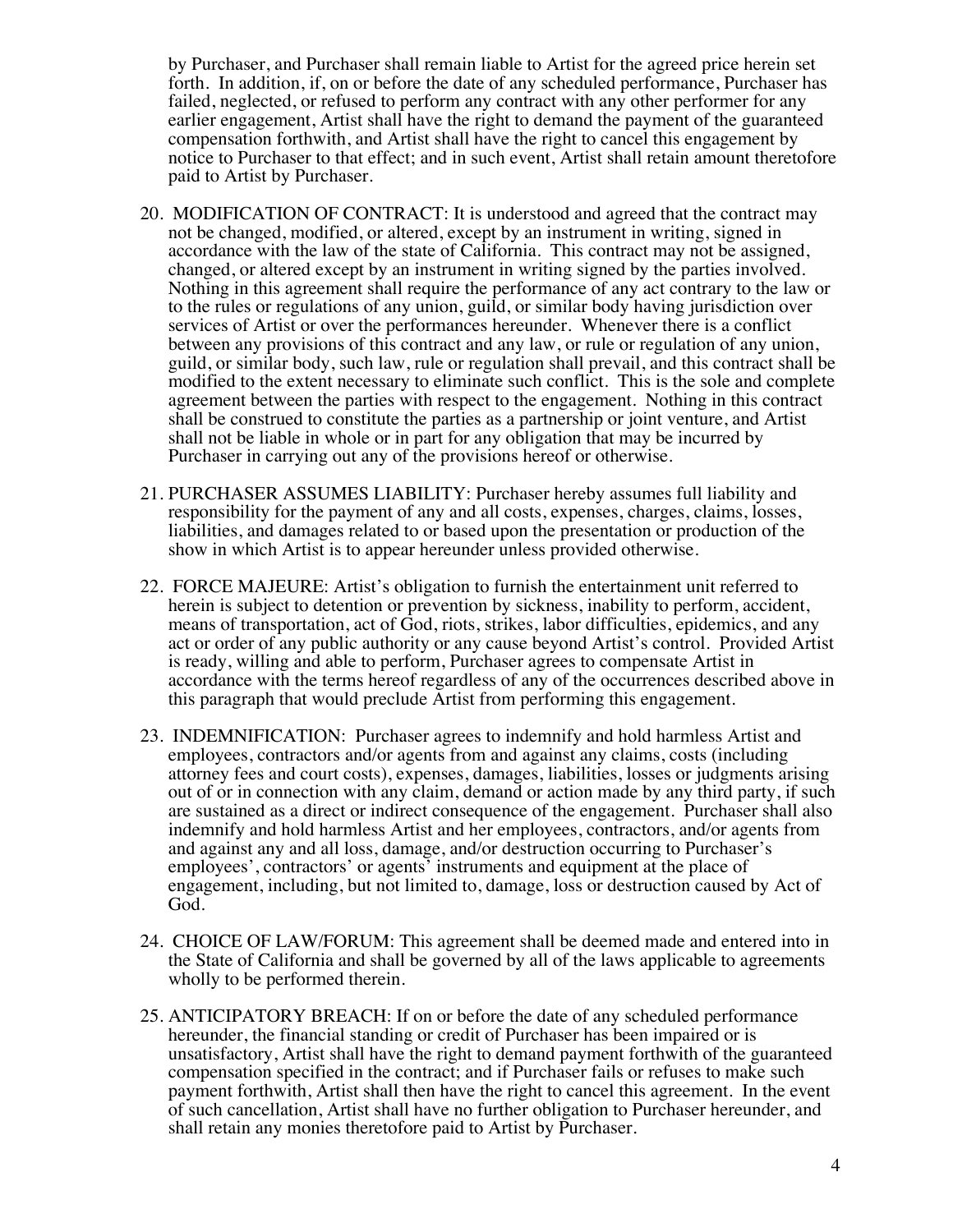# 26. PARAGRAPH HEADINGS: Paragraph headings are inserted in this rider for convenience only and are not to be used in interpreting this agreement.

Your signature below and initials on each page constitutes acceptance of the prescribed terms as detailed in the above pages and the addendums attached herewith.

AGREED TO AND ACCEPTED:

\_\_\_\_\_\_\_\_\_\_\_\_\_\_\_\_\_\_\_\_\_\_\_\_\_\_\_\_\_\_\_\_\_\_\_ Date: \_\_\_\_\_\_\_\_\_\_\_

**PURCHASER** 

AGREED TO AND ACCEPTED:

\_\_\_\_\_\_\_\_\_\_\_\_\_\_\_\_\_\_\_\_\_\_\_\_\_\_\_\_\_\_\_\_ Date: \_\_\_\_\_\_\_\_\_\_\_\_\_

ARTIST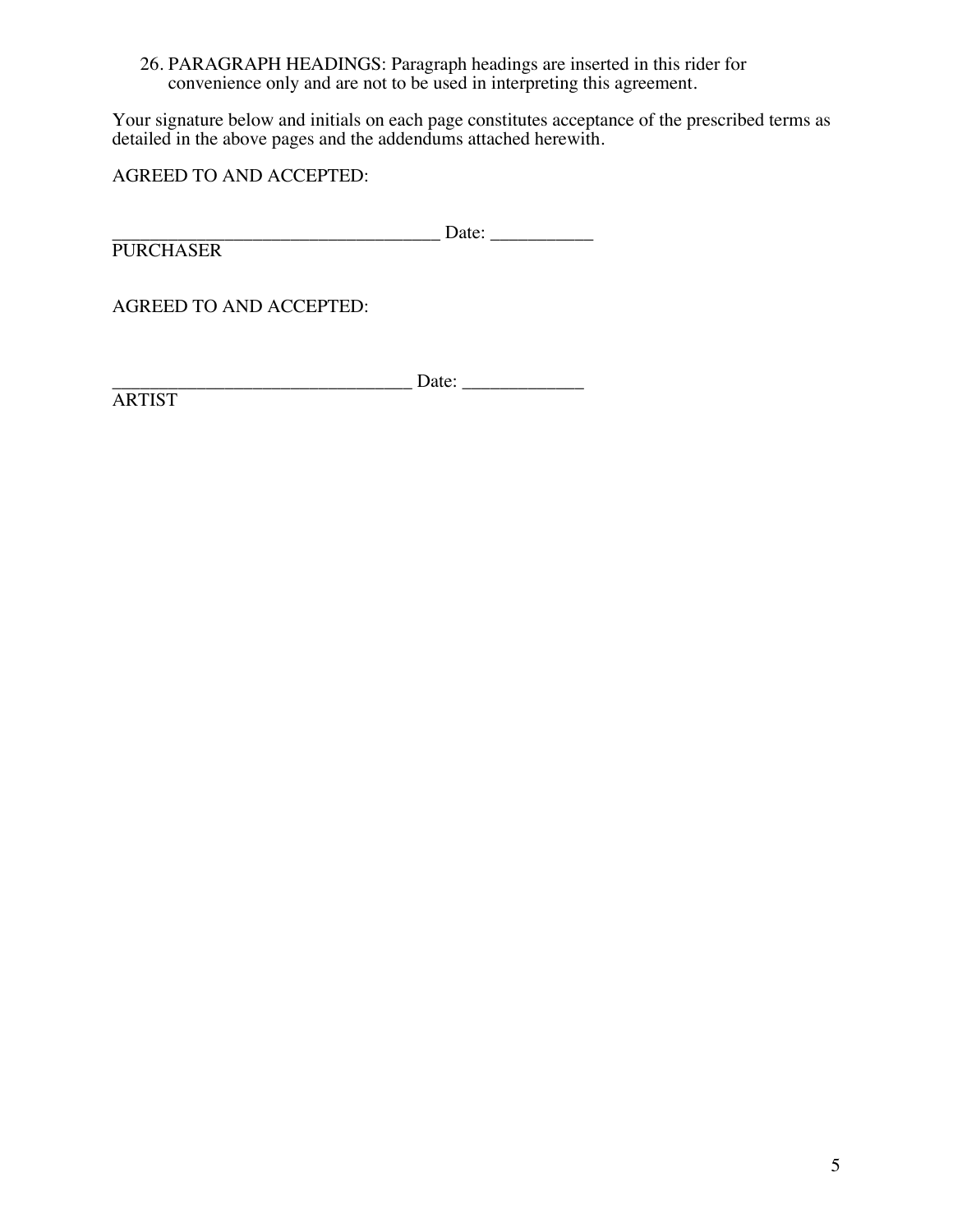#### ADDENDUM "A" Paul Peress Project Production Requirements

Purchaser agrees to provide all equipment and all technical personnel to produce a high quality, professional production. This includes, but is not limited to, all house and stage sound, lighting, staging, transportation, accommodations (if applicable), etc., to insure a successful performance. The following are the minimum production requirements to be provided by Purchaser for Artist's performance. They are subject to change at Artist's sole discretion. Any detail not covered herein or any questionable item shall be discussed between Purchaser and Artist and/or Artist's representative and shall be subject to Artist's approval.

- 1. SOUND SYSTEM. Purchaser shall provide at Purchaser's sole cost and expense a professional concert sound system in perfect working order which includes the following:
	- a. House P.A. System. This will be a professional stereo quality system capable of providing high quality sound to the entire venue evenly without severe variation.
	- b. Purchaser shall provide a multi-cable (a.k.a "snake") having at least 40 balanced lines from the stage mix position that is long enough to be routed over doorways and away from heavy traffic areas in which it may be damaged. Each line must be able to be split into the monitor console. The "snake" from mix position to amp racks must also be long enough to route safely and must contain at least two (2) spare lines.
	- c. Monitor System. This will be a professional bi-amped system with "wedge"-style floor monitors for Artist and her band. The wedges shall be bi-amped. Side fills are necessary in venues where side fills are appropriate. A "listen wedge" shall be supplied for the Artist's and/or Purchaser's Monitor Engineer of the same type supplied for the Artist. The Artist should never have to "sing over" the band while on stage. The Purchaser shall provide all appropriate equipment to insure Artist will in no way adversely affect her vocal chords. The Monitor System shall be able to accommodate Artist-supplied ear monitor, though Artist may or may not use her ear monitor for the performance.
	- d. Front of House (FOH) Engineer and Monitor Engineer. Purchaser shall provide a professional Front of House Engineer to mix the house sound and a professional Monitor Engineer to mix the stage sound. Artist may also provide her own FOH Engineer and/or Monitor Engineer. If so, Purchaser's FOH Engineer and/or Monitor Engineer will work in conjunction with Artist's FOH Engineer and/or Monitor Engineer.
	- e. Front of House (FOH) Equipment. Purchaser shall provide a professional quality FOH console with a full range of appropriate FOH equipment to accommodate Artist. Console shall have a full range of vocal effects available for Artist, including reverb, delay, harmonizer, etc. The FOH console shall include the following:
		- 40 input channels each with four (4) band equalization, with each midsection having sweepable frequency selection and adjustable bandwidth
		- At least eight (8) auxiliary outputs, each one being switchable to PRE, POST or OFF
		- At least four (4) VCA Masters
		- A spare power supply

Acceptable examples are: Soundcraft Vienna, Soundcraft 8000, Soundcraft Series IV, Gamble Harrison Alive Series, Yamaha PM 3000, TAC 9000, Ramsa.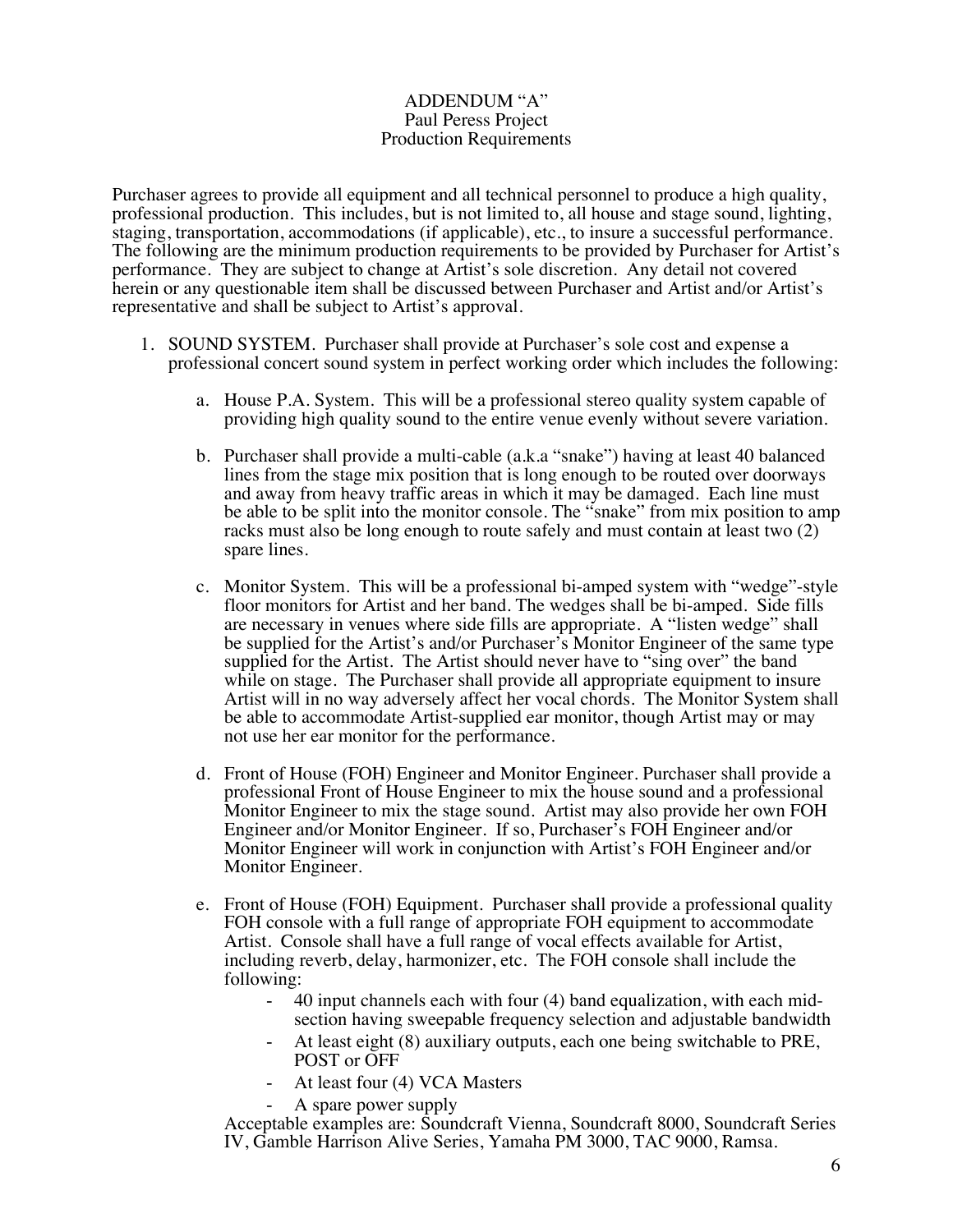- f. FOH Outboard Equipment. Shall include a full range of outboard gear to meet Artist's specifications. The following is an example of such Outboard Equipment. Purchaser should contact Artist's tour manager or other representative with a list of the equipment the Purchaser has available to insure it meets Artist's specifications:
	- 2 x Furman PL + Power Conditioners
	- 4 x Digital Reverb Units (preferably Roland SRV 2000)
	- 1 x Eventide Ultra Harmonizer H3000 SE/B
	- 1 x TC Electronics TC 2290 Digital Delay Unit
	- 1 x 27 Band Real Time Analyzer with pink noise generator (preferably gold line)
	- 1 x Digital Recording Equipment
	- 3 x Noise Gates for use on any channel
	- 11 x Compressors for use on any channel
- g. Support Act Console. If Artist is headlining the engagement, Purchaser shall supply a FOH Console suitable for the support act(s)' requirements. It is agreed that Artist's console will be used for the Artist's performance only and that any other acts will use alternative consoles.
- h. Microphones, D.I.s. Purchaser shall provide a full complement of microphones and D.I.s to accommodate Artist. Artist shall provide a channel list to Purchaser. The channel list is subject to revision, and a representative of Artist must approve any proposed substitutions by Purchaser and Purchaser's FOH or Monitor Engineers.
- i. A.C. Electrical Power. Purchaser shall provide a "clean feed" that is adequate to power all backline, sound, lighting, etc. without interference. A qualified electrician shall be available at the venue from load-in continuously until the end of the performance. Electrician shall have a full and detailed knowledge of the venue's electrical system.
- j. Artist stage requirements. Purchaser shall provide one (1) stool or small table next to Artist on stage, which will be supplied with one (1) clean hand towel and one (1) room temperature bottled water (flat, non-carbonated) with cap removed.
- k. Monitor Console. Shall include the following:
	- 32 channels, each with four (4) band equalization, with each mid-section having sweepable frequency selection and adjustable bandwidth.
	- At least 16 outputs, all of which must be routable on each input channel to PRE, POST or OFF.
	- A spare power supply.
- l. Monitor Outboard Equipment. Shall be situated next to the monitor console and shall include the appropriate equipment to professionally mix (8 discrete mixes) to Artist's specifications.
- 2. LIGHTING SYSTEM. Purchaser shall provide at Purchaser's sole cost and expense a professional lighting system in perfect working condition that includes the following:
	- a. Lighting Rig. This will be a professional lighting rig in perfect working order (i.e., front truss, back lighting, spots, trees, par cans, etc.) that is appropriate for the venue and includes gels for all the lighting. Elements of the rig may vary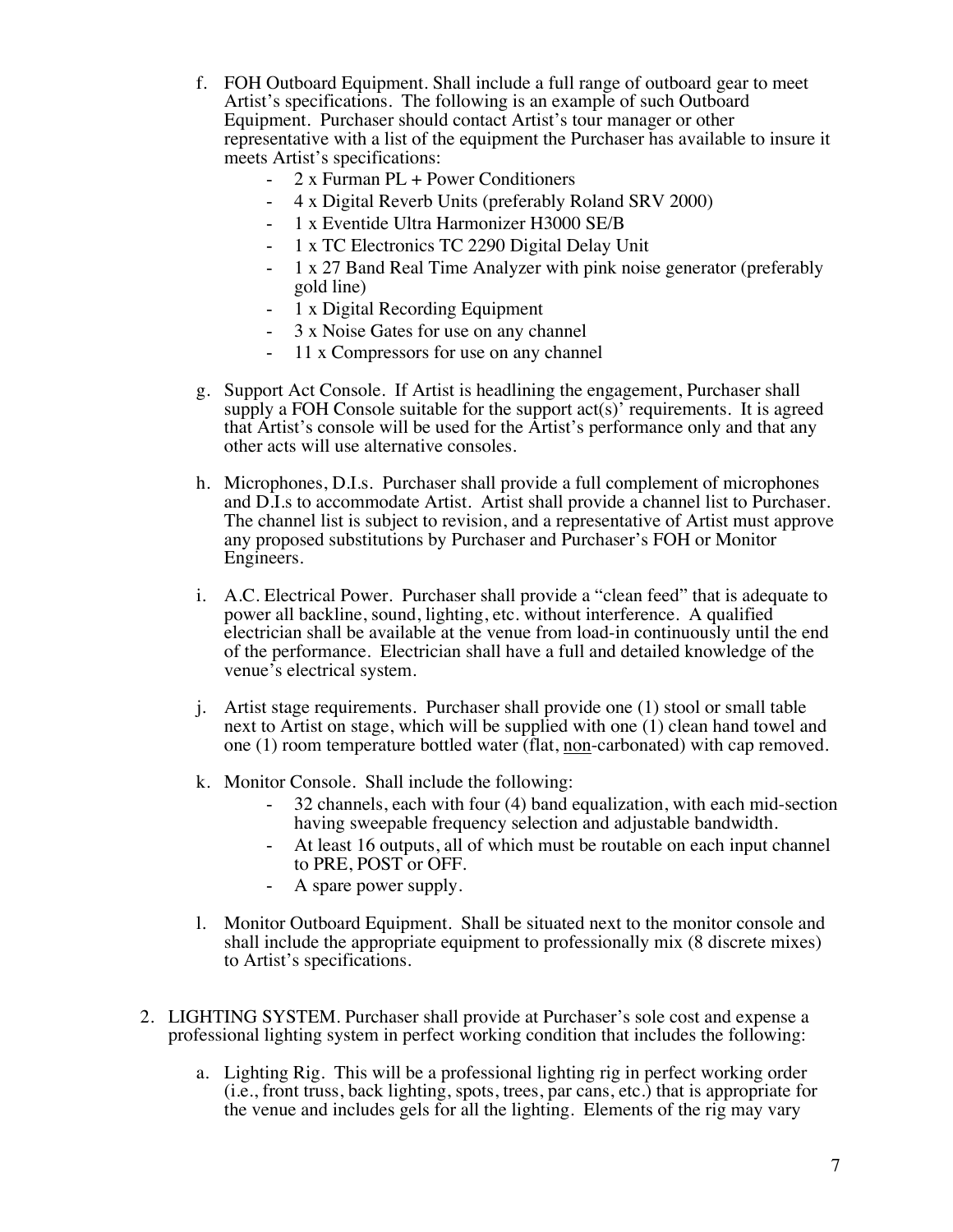depending on dimensions of the venue. Purchaser shall provide Artist with a full list of lighting equipment for approval.

- b. Lighting Board. This will be a professional board in perfect working order that will allow Artist's Lighting Director or Purchaser's House Lighting Director to engineer and execute a high quality performance with variations in mood, color, and contrast.
- c. House Lighting Director and Lighting Technicians. Purchaser shall provide a professional Lighting Director and Lighting Technicians to operate the lighting system if Artist does not provide her own.
- d. A.C. Electrical Power. This will be from a different source than that supplied for the sound system. It shall be able to supply enough power to dimmer packs running at 100% without causing any breakers to trip.
- e. Follow Spots. Purchaser shall provide two (2) Follow Spotlights with the appropriate personnel to run them. They shall be rigged well above the head height of the audience and so placed that they can light up any area of the stage.
- f. An intercom system shall be provided to link the lighting board, follow spots and stage. All headsets shall be double muff type and the system shall be separate from the audio intercom system.
- g. Gels. A full set of gels for all lighting shall be provided and utilized by Purchaser's Lighting Technicians.
- 3. BACKLINE. If provided for in this agreement, Purchaser shall provide Artist with backline equipment to meet Artist's specifications. Artist's representative shall provide Purchaser with such backline list for the engagement. Artist or Artist's representative must approve any substitutions of any equipment on this list.
- 4. LOCAL PERSONNEL. Purchaser shall provide at Purchaser's sole cost and expense the following personnel:
	- a. One (1) Production Manager responsible for the entire local crew.
	- b. Three (3) Stage Hands to unload, set up and load out all equipment. At the instruction of Artist's representative, Stage Hands will load backline gear on stage prior to performance and load equipment off the stage after performance.
	- c. Two (2) instrument technicians capable of setting up, tending to, making adjustments to, and tearing down Artist's backline equipment. Such technicians will be professionally qualified to work with the backline of a professional touring artist.

#### 5. GENERAL HOUSE REQUIREMENTS.

- a. Purchaser will not allow smoking in the first section of the venue to avoid smoke on stage.
- b. At Artist's request, Purchaser shall turn off stage air conditioning during the performance. Two (2) large fans shall be provided on stage during the performance and used at Artist's discretion.
- 6. PRODUCTION AREA. Purchaser shall provide a private, lockable area with desks, chairs and at least one telephone line for use by Artist's personnel.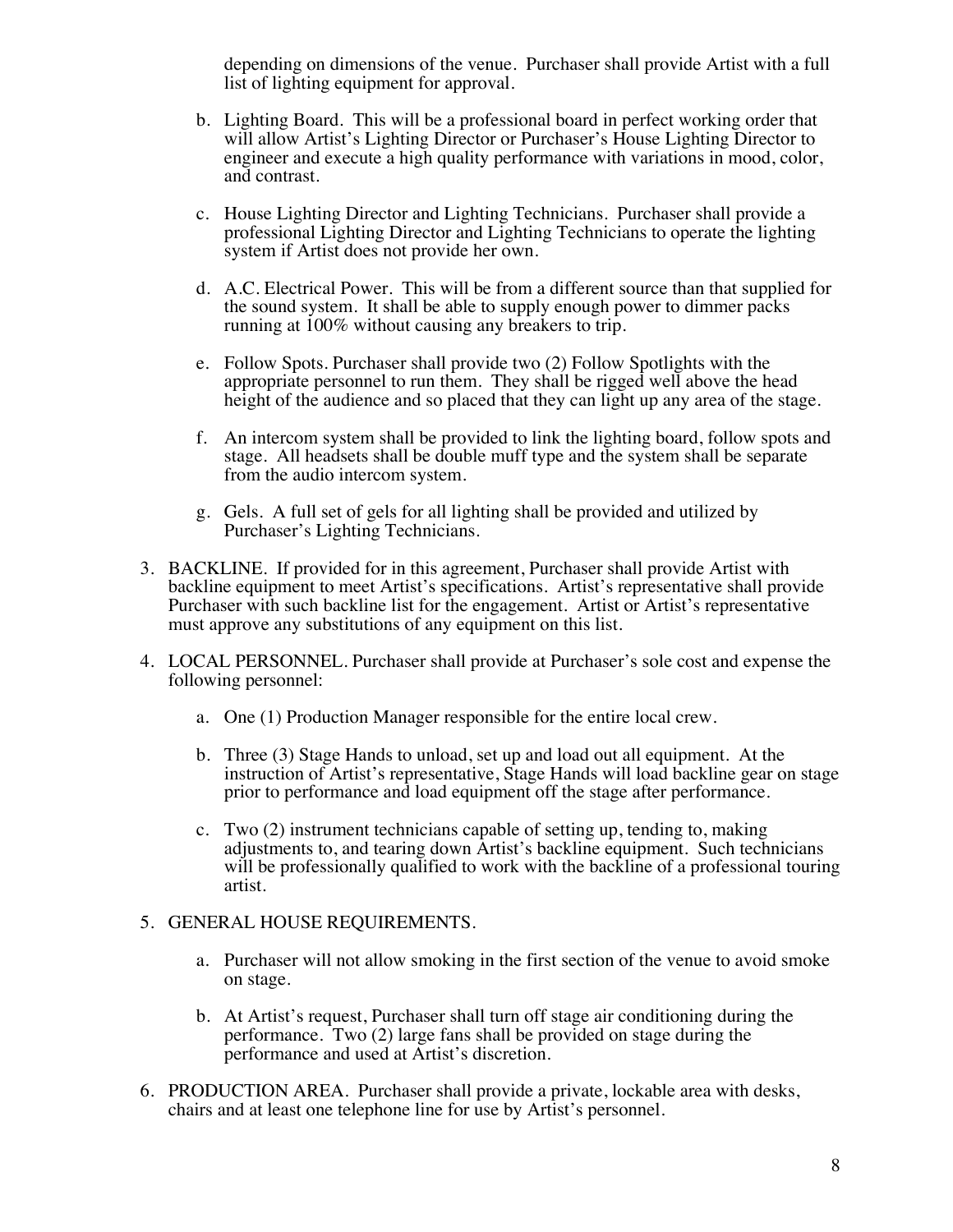#### ADDENDUM "B" Paul Peress Catering & Dressing Room Requirements

Purchaser agrees to provide at Purchaser's sole cost and expense the following:

### 1. DRESSING ROOM & BACKSTAGE

- a. One private, comfortable, and secure dressing room for Paul Peress ("Artist") equipped with a full-length mirror, proper lighting, ample electrical outlets, and proper ventilation. Dressing room should include or be adjacent to or near a restroom with proper lighting, ventilation, a sink, toilet and mirror.
- b. One separate private, comfortable and secure dressing room for Artist's band equipped with mirrors, lights, appropriate ventilation, and ample electrical outlets. This room shall be large enough to accommodate eight (8) people. This dressing room should be near a restroom with proper lighting, ventilation, sink, toilet and mirror.
- c. One clean humidifier to be utilized in Artist's dressing room.
- d. A secure backstage area that meets the standards of Artist and/or Artist's representative.
- e. One (1) case of 24 bottles of room temperature bottled water (flat, noncarbonated). Should be stocked in Artist's dressing room and band's dressing room from Artist's arrival at venue until departure.
- f. 20 clean hand towels for use by Artist and her band on stage and backstage.
- g. Coffee and Soy Milk. Should be stocked from Artist's arrival at venue until departure.
- h. One (1) steamer and one (1) iron and ironing board for the cleaning and pressing of garments.

# 2. CATERING

a. The following to be stocked backstage in Artist and band's dressing rooms and/or an area accessible to both dressing rooms:

1 case of room temperature non-carbonated bottled water (24 bottles) Hot coffee and tea for 10 people

# FOR BAND/CREW

24 cans of cold assorted soft drinks 1 12-pack of cold bottled ice tea 1 case of imported bottled beer (Heineken, Corona, Amstel Light or similar) 3 large bags of Non-Dairy chips, pretzels, etc. 1 large chilled fresh fruit platter 1 platter of Non-Dairy sautéed vegetables with sliced tomatoes and lettuce 1 loaf of wheat bread 1 loaf of white bread 1 jar of mustard

b. The following to be stocked in Artist's dressing and/or green room: